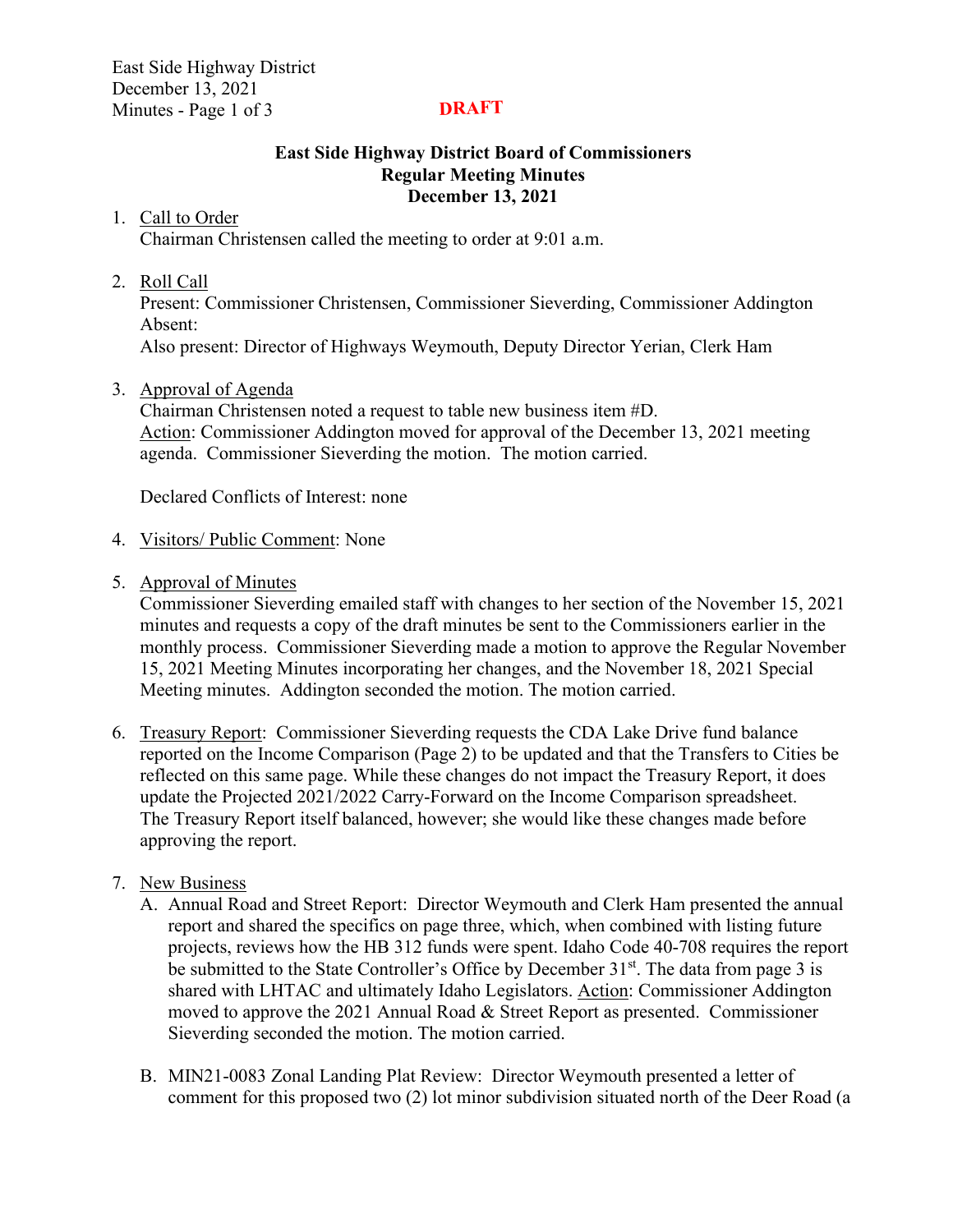East Side Highway District December 13, 2021 Minutes - Page 2 of 3

> public road) and E. Joyce Road (a private road) intersection. Deer Road is not up to AHDKC Standards, so a Road Development Agreement assessing a \$7,500 Traffic Mitigation Fee is applicable. The Board discussed the alternative in which the developer may choose to bring the road up to standards in lieu of the TMF. Action: Commissioner Addington made a motion to approve the letter of comment and enter into a Road Development Agreement assessing the \$7,500 per new lot TMF. Commissioner Sieverding seconded the motion. The motion carried. Per Resolution 2021-4 Director Weymouth is authorized to execute the Road Development Agreement and to sign the plat on the District's behalf once the conditions have been met.

C. MIN21-0097 Blue Moon Estates Plat Review: Director Weymouth presented a letter of comment for this proposed two (2) lot minor subdivision located on Carlin Bay Road. The plat dedications and easements meet the AHDKC Standards; however, a Road Development Agreement assessing a \$7,500 Traffic Mitigation Fee will be required. A resident-initiated cost-share proposal is being drafted for consideration in the spring. Commissioner Sieverding asked if the TMF can be applied towards the cost share. Director Weymouth thinks that may work if we improve the road's capacity, and will double-check on that option. Action: Commissioner Addington made a motion to approve the Blue Moon Estates plat review as presented and enter into a Road Development Agreement assessing the \$7,500 per new lot TMF. Commissioner Sieverding seconded the motion. Motion carried.

## 8. Old Business

#6 Gozzer Vacation: The District and Gozzer Ranch continue regarding the value of the parcel and a mutually acceptable formula. Historically the petitioner provides an appraised value, which is the desirable process. However, there is a back-log of accessible real estate appraisers so the Board is considering two other methods, those being a Realtor's Comparative Market Analysis, or the County's assessed value. Another contributing factor is that the proposal indicates the land adjacent to the portion to be vacated, is a common area; however, there is no guarantee it will remain undeveloped. The Board agreed that more information is needed before a decision can be made, so Chairman Christensen directed staff to look into the cost of and obtaining a realtor's CMA for the next meeting.

Meeting Notes: The KCATT meeting was moved to 12/21/21 (Director Weymouth will be the Chairman for 2022)

### 9. Correspondence:

### 10. Staff Reports

Director of Highways: His items were already addressed earlier in the meeting. Deputy Director Yerian reported that sweepings from the 2021 chip seal projects provided 600 tons of product that can be used for winter sanding. Limited staff was needed over the weekend to address slush and snow cleanup in particular areas. Work on the 2008 Western Stars continues. He reported that it may be another deicer year – weather dependent of course.